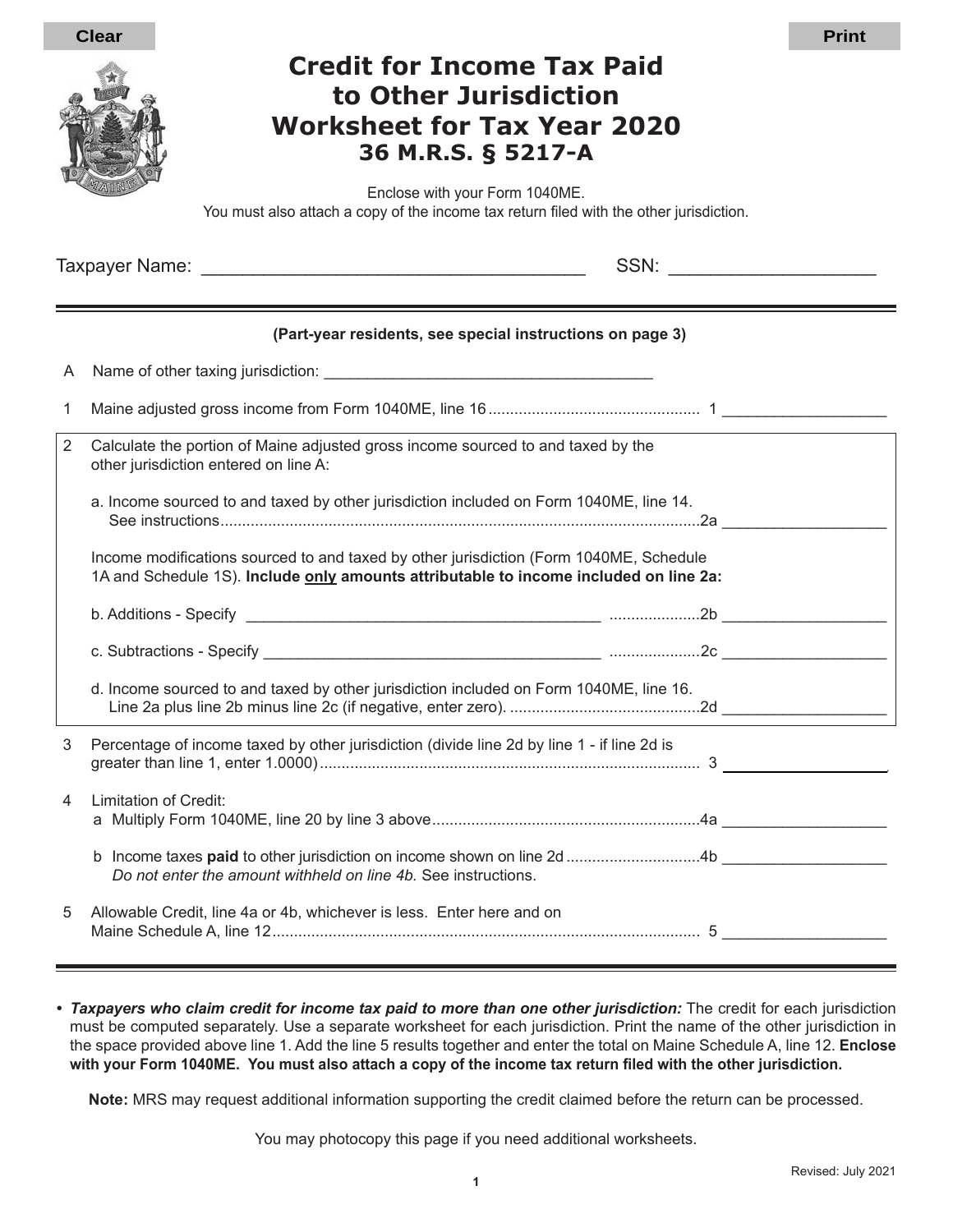# **Credit for Income Tax Paid to Other Jurisdictions Worksheet for Tax Year 2020 - Instructions**

**Residents** (excluding "Safe Harbor" residents) may claim a credit against Maine income tax for income tax paid to another jurisdiction if all the following conditions are met:

- **1)** the other jurisdiction is another state, a political subdivision thereof, the District of Columbia, Canadian Province or any political subdivision of a foreign country that is analogous to a state of the United States;
- **2)** the tax paid to the other jurisdiction is directly related to the income received during the tax year covered by this return (tax payments made to other taxing jurisdictions for prior year tax liabilities cannot be considered when computing this credit); and,
- **3)** the income taxed by the other jurisdiction is derived from sources in that jurisdiction.

Part-year residents may claim a credit for tax paid to another jurisdiction on income earned during the period of Maine residency only (excluding period of "Safe Harbor" residency) if all the above conditions are met. **Part-year residents who qualify for both the credit for tax paid to another jurisdiction and the nonresident credit must follow the special instructions below. For more information, see the Guidance Document for Credit for Income Tax Paid to Other Jurisdictions available at www.maine.gov/revenue/tax-return-forms** (click on Income Tax Guidance Documents).

**NOTE:** Individuals who are considered to be residents of both Maine (excluding "Safe Harbor" residents) and another state for income tax purposes may qualify for a dual resident credit under 36 M.R.S. § 5128. For more information, see www.maine.gov/revenue/tax-return-forms or call (207) 626-8475.

### **Specific Instructions**

**Lines 2a through 2d.** Income sourced to the other jurisdiction must be determined in the same way that a Maine nonresident calculates Maine-source income for purposes of Schedule NR or Schedule NRH. Note that generally income from intangible sources, such as interest, dividends, annuities, pensions, and gains or losses attributable to intangible personal property, received by a resident of Maine is Maine-source income. For a description of Maine-source income for nonresident individuals, see 36 M.R.S. § 5142 and Maine Rule 806.

**Note:** For tax years beginning in 2020, a Maine resident performing services from a location outside of Maine immediately prior to a COVID-19 state of emergency declared either by Maine or the other jurisdiction and who, during the tax year, started working remotely from Maine due to the COVID-19 state of emergency may be able to claim a credit for income taxes paid to the other jurisdiction on income earned in Maine. For more information and to see if you are eligible for this special extended credit, see the Coronavirus (COVID-19) Frequently Asked Questions at www.maine.gov/revenue/faq.

Income considered taxed by the other jurisdiction is the adjusted income, sourced to the other jurisdiction, that is analogous to Maine adjusted gross income (federal adjusted gross income plus or minus income modifications under 36 M.R.S. § 5122).

Line 2a. Enter the income included on Form 1040ME, line 14 that is sourced to the other jurisdiction entered on line A. Do not enter an amount greater than the amount on Form 1040ME, line 14.

Line 2b. Enter the addition modifications included on Form 1040ME, Schedule 1A, line 13, attributable to the income included on line 2a.

Line 2c. Enter the subtraction modifications included on Form 1040ME, Schedule 1S, line 29, attributable to the income included on line 2a.

**Line 4b.** Enter the income tax paid to the other jurisdiction minus any tax amount paid on income not included on line 2d and minus any tax credits (except withholding and estimated tax payments). If you have income on which you paid tax to the other jurisdiction that is not included on page 1, line 2d, complete the Worksheet to Prorate the Tax Paid to Other Jurisdiction below. If you believe that the worksheet below does not fairly represent the tax that you paid to the other jurisdiction on income taxed by Maine, you may request to use another method to calculate this amount by attaching to Form 1040ME a worksheet that shows your suggested calculation. You will be notified if the suggested calculation is not approved.

### **Worksheet to Prorate the Tax Paid to Other Jurisdiction**

| 1) | Enter the total gross income subject to tax in the other jurisdiction prior to any adjustments (from                                                                                            |  |
|----|-------------------------------------------------------------------------------------------------------------------------------------------------------------------------------------------------|--|
| 2) | Enter the net amount of additions to and subtractions from total income shown on line 1 (from<br>the other jurisdiction's income tax return). Do not include standard or itemized deductions or |  |
| 3) | Adjusted other jurisdiction gross income (line 1 plus or minus line 2). If zero or less, stop here.                                                                                             |  |
| 4) | Other jurisdiction tax ratio (divide page 1, line 2d by line 3 - if page 1, line 2d is greater than                                                                                             |  |
| 5) | Enter the income taxes paid to other jurisdiction minus any tax credits (except withholding                                                                                                     |  |
|    |                                                                                                                                                                                                 |  |